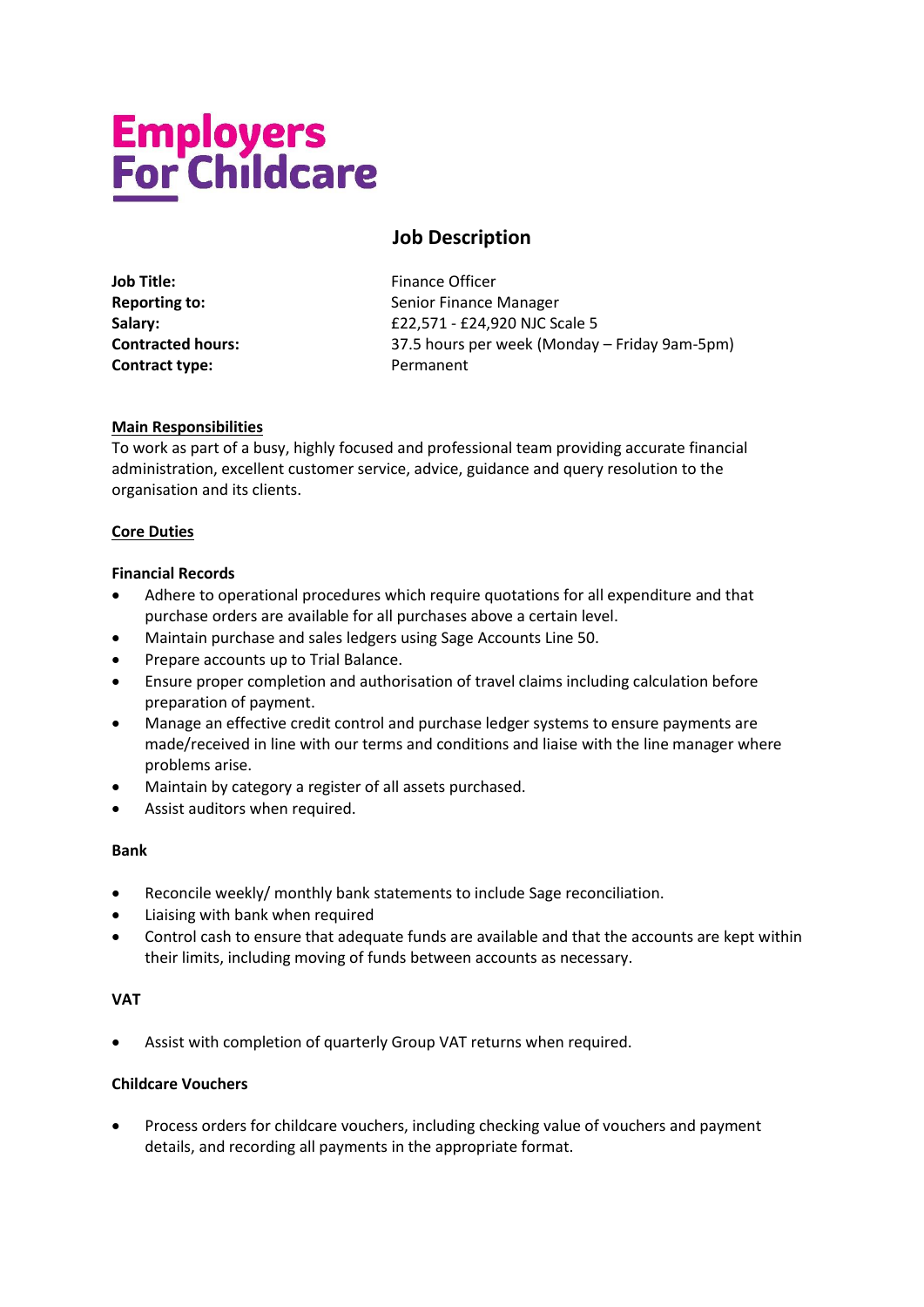- Organise redemption of vouchers, checking childcare provider bank details, entering information onto voucher database, and issuing payments by BACS transfer or cheque.
- Process childcare voucher reimbursements.
- Liaise with bank as necessary.
- Be responsible for all aspects of accounts associated with nominated key clients and manage their accounts on an ongoing basis.
- Attend meetings with key clients as required to ensure accuracy of account details, investigate and resolve any potential problems or issues.

### **High Rise**

- Weekly/ monthly reporting on sales versus budget variances.
- Monitoring cash/ credit card discrepancies.
- Redeemed gift cards reconciliation.
- Monitoring corporate/group/party bookings and matching with payments received.
- Preparing EPOS/ online booking system transactions reconciliation.

### **Payroll**

Assist with payroll processes when required.

### **Customer Service**

- Professionally and effectively resolve customer queries, problems and issues over the telephone or email
- Investigate, follow up and take ownership to resolve queries to the customer's satisfaction within agreed response times.
- Adhere to company internal customer service standards in terms of telephone greeting & manner, written communications agreed response times etc, at all times.
- Develop and sustain strong working relations with existing customers, ensuring that customer promises and commitments are met.
- Run and analyse reports as requested and flag up any problems or issues to the Line Manager.

### **Communication, Personnel and Organisational Development**

- Participate actively in staff and team meetings to update and share information with colleagues.
- Participate in regular staff training and development activities on company services, operating systems, processes and procedures and contribute to same.
- Acquire and retain in-depth knowledge of existing and new company services.
- Take ownership of own training and development by putting forward personal training needs, undertake such training as is required to meet these needs and fully utilise all training and support materials which are available.
- Become familiar with the general duties of other staff and assist with other duties as required.
- Train colleagues in general duties of post in order to ensure organisation has adequate cover in times of need.
- Undertake any other reasonable duties appropriate to the achievement of the organisations goals and targets.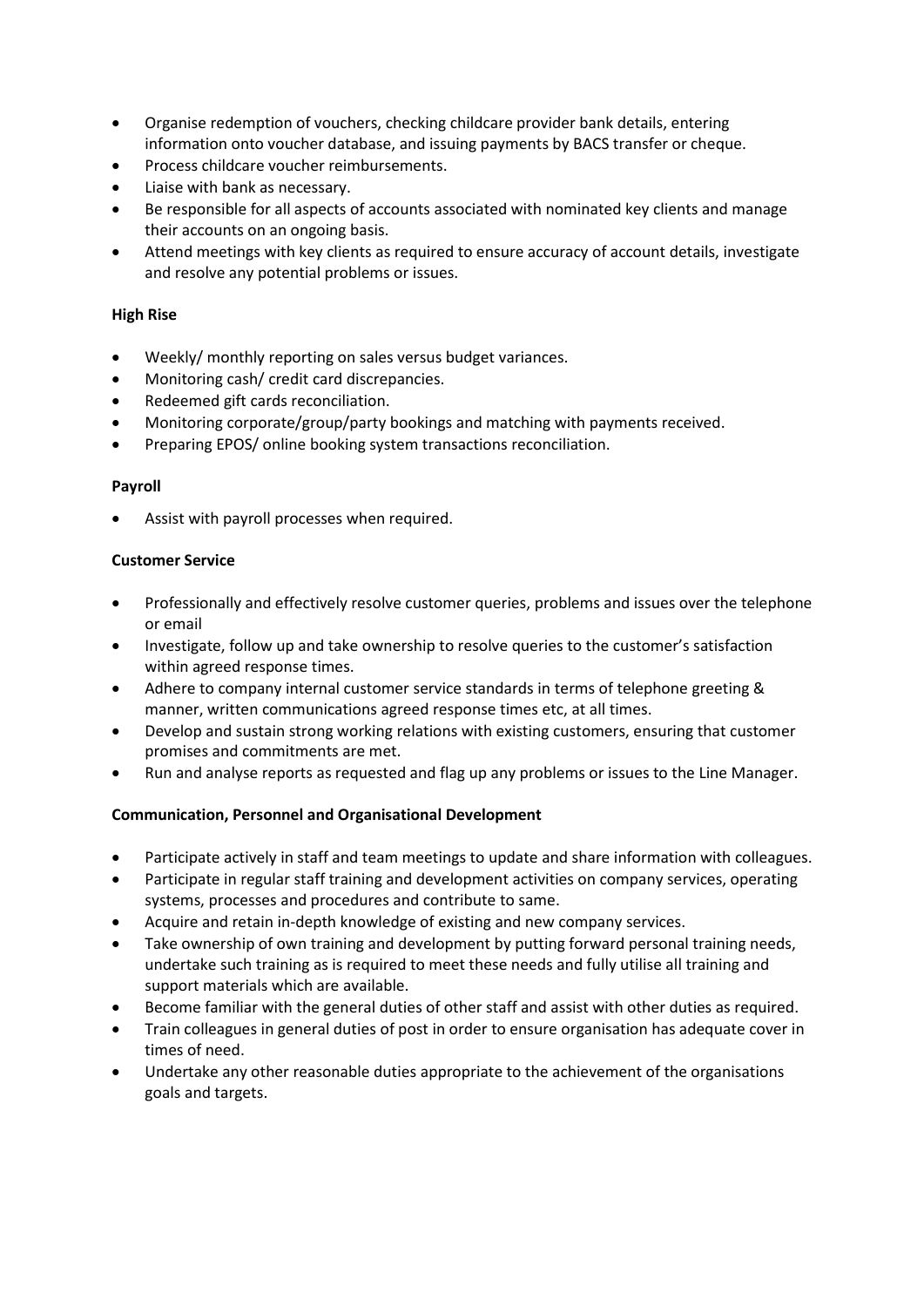### **Information Security**

• Comply with the organisation's Security & Confidentiality policy at all times, ensuring the highest levels of information security, data protection and confidentiality.

**This job description is neither exhaustive nor exclusive and may be reviewed depending upon operational requirements and staffing levels.**